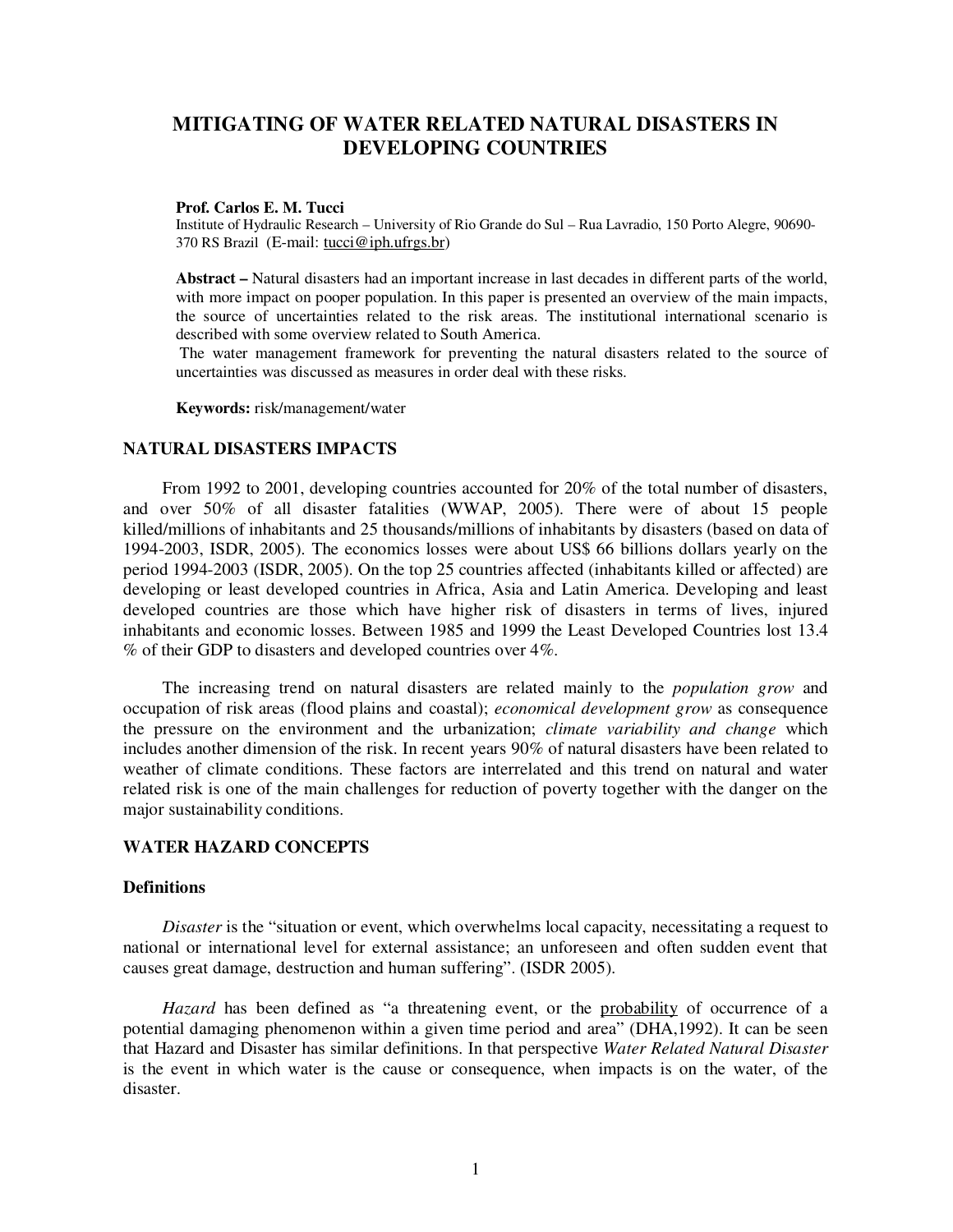*Vulnerability* "are the degree of loss (in % of total) resulting from a potential damaging phenomenon" (DHA,1992) and *Risk* are the losses in lives, persons injured, damaged and economic activities disrupted, due a hazard event. *Risk* is estimated as the following (DHA,1992):

$$
Risk ( R) = Hazard ( H) x Vulnerability ( V)
$$
 (1)

The above definition of vulnerability did not take into account the environment vulnerability to human development. Natural events are related to the impact on the population.

These above concepts are related to the effect of the event and there are other concepts which are related to human or environment to cope with the hazard event. *Resilience* is the ability to return to a previous state of the event. *Capacity* is "a combination of all strengths and resources available within a community or organization that can reduce the level of risk, or the effect of a disaster " (ISDR,2005).The equation 2.1 was updated to take into account the capacity (C) in the risk assessment (ISDR,2005)

$$
Risk = \frac{Hazard \times Vunerability}{Capacity}
$$
 (2)

Equations 1 and 2 may be used in different perspective. The former is used to evaluate the impact and the second the impact together with the capacity of the system to recover from the event.

*Risk management in water natural disasters* is the development of actions through prevention and mitigation measures in order to reduce the risk of the disaster. ISDR (2005) mentioned that disaster risk management comprises "the systematic process, administrative, decisions, organization, operational skills and abilities to implement policies, strategies and coping capacities of the society and communities to lessen the impacts of natural hazards and related environmental and technological disasters".

Risk reduction can be planned through structural or non-structural measures. Structural measures are planned to protect the population from the event avoiding impacts. Non-structural measures do not change the event level of occurrence for the population but reduce the vulnerability through some of the following measures: early warning, insurance, disaster relief, institutional measures.

#### **Water related risk impacts**

Water related risk impacts are mainly due to the effects on the population and environment of the natural and anthropogenic process developed in the water systems. In terms of environment and human development they could be classified based on the system or source such as:

- Urban development: supply & sanitation, urban drainage and solids;
- Energy: demand and production (hydropower);
- Transport: navigation;
- Rural development: supply, agriculture environment;
- *Water relater natural disasters*: floods, droughts, health, landslide & avalanche, famine;
- Environment: system sustainability such as wetlands; water quality, forest burn, etc.

This is a very broad classification of impacted areas of water resource management. It is a combination of socioeconomic areas and natural environment systems. There are strongly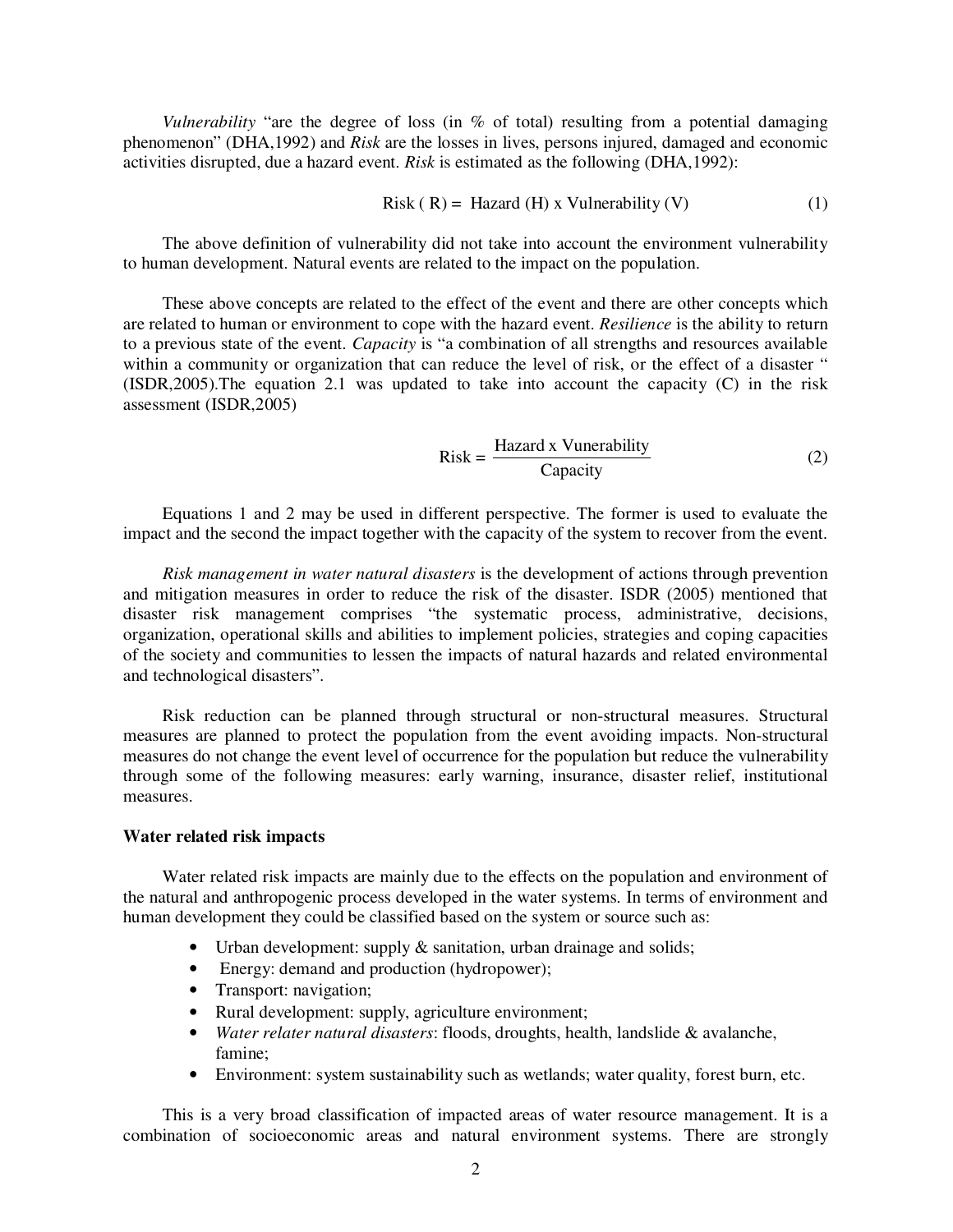overlapping on these groups such as: During a flood urban development, energy, transport, agriculture and environment could be affected in the same way as during other natural disasters. Urban development could also increase the chances of disasters such as landslide, urban drainage floods, environment impacts on water and deforestation, among others.

Natural related disaster has been classified in broad groups as OEA (1990): (a) *Atmospheric*: hailstorms, Hurricanes, lightning, tornadoes, tropical storms; (b) *Hydrologic*: coastal flooding, desertification, salinization, drought, erosion and sedimentation, river flooding, storm surges; (c) *Seismic* : fault ruptures, ground shaking, lateral spreading, liquefaction, Tsunamis, Seiches; (d) *Volcanic*: Tephra (ash, cinders, lapilli), gases, lava flows, mudflows, projectiles and lateral blasts, Pyroclastic flows; (e) *other geologic/hydrologic*: debris avalanches, expansive soils, landslides, rock falls, submarine slides, subsidence; (f) *wildfires:* brush, forest, grass, savannah.

ISDL (2005) organized the data of **natural disasters** into 3 specific groups:

- **Hydro-meteorological disasters:** including floods and wave surges, storms, droughts and related disasters (extreme temperatures and forest/scrub fires), and landslides & avalanches;
- **Geophysical disasters:** divided into earthquakes & tsunamis and volcanic eruptions;
- **Biological disasters:** covering epidemics and insect infestations.

WWAP (2005) presented the water related natural disasters as: Floods, droughts, landslide and avalanche, famine and water related epidemic. It shows that 50% of the events between 1990 and 2001 were due floods and in Americas and Africa occurred 49% of 2,200 water related disasters events in the period. Some statistics on flood impacts are WWAP (2005):

- Floods account for 15% of all deaths related to natural disasters;
- Approximately 66 million people suffered flood damage from 1973 to 1997;
- Between 1987 and 1997, 44% of all flood disasters affected Asia, claiming 228,000 lives (roughly 93% of all flood-related deaths worldwide). Economic losses for the region totaled US\$136 billions.

ISDR (2005) presented the impacts due to Floods, surges and storms as a proportion of other natural disasters for a country classification in **Table 1**. It can be seen that floods has an important impact on the developing and least developing countries in all aspects and it is the main vulnerability to these countries as well to the others. It represents almost all economic losses for least developing countries (97%). **Figure 1** shows the hydro-meteorological evolution of events by decade since along twenty century. It shows high slope of increase in the curve after the 80's. It has to take into account that the population increase which increases the number of people vulnerable to hydro-meteorological events.

Table 1 Proportion (%) of impacts due to Floods, Waves surges and storm compared to the total natural disasters in the period of 1994-2003 (ISDR, 2005).

| Type of countries <sup>1</sup> | `illed | Affected | Economic losses |
|--------------------------------|--------|----------|-----------------|
|                                |        |          |                 |
| CEE+CIS                        |        |          |                 |
| Developing countries           |        |          |                 |
| Least developing countries     |        |          |                 |

1- OECD – Organization for Economic Cooperation and Development State members: CEE + CIS: Central and Eastern European Countries + Commonwealth of independent Sates;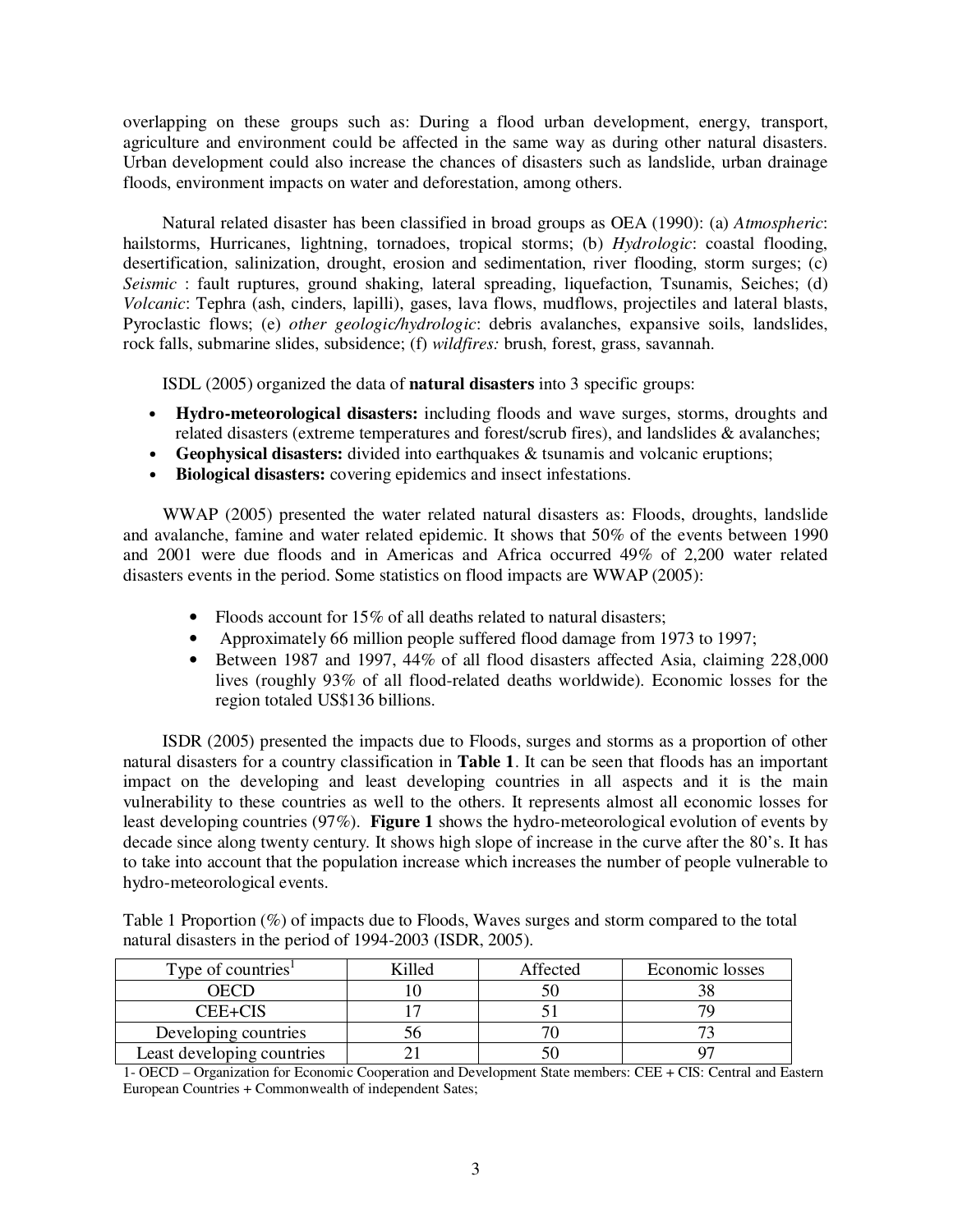

Figure 1 Increase of the number of hydro-meteorological events along twenty century by decade data (ISDR,2005).

### **SOURCE OF THE UNCERTAINTIES**

The source of risk are related mainly to the pressure society exerts on the environment, impacts of the climate variation on the society and social and economics vulnerabilities.

#### **The pressure that society exerts on the environment**

This is the scenario where the water and environment are in danger and impact is on the resource. In some way the impact will reflect on the man, since damaging the natural system through pollution, its physical conditions such as river channel, basin characteristics, among other, will affect the human quality of life and potential use of the resources.

Development tends to exert pressure on natural resources particularly when

- The control of human activities is ineffective; and
- The complex impacts of the development.

The first of these occurs most often in poor and developing countries, where the need for growth and improvement in the quality of life takes precedence over environmental considerations. In the long term also the quality of live is impacted but the decision is made on the short term issues. The second is much more a problem of more advanced societies, where a great range of products (especially chemical) continues to emerge without sufficient understanding of their complex interactions with the environment and with their potential to threaten the improved quality of life resulting from the development.

#### **The impacts of climate variation on society**

As the demands for water resources of an increasingly sophisticated society increase, together with its requirement that such resources be sustainable, climatic fluctuations can bring about conditions which prejudice this sustainability in the medium term.

In South America, where all countries can be regarded as being in the course of development,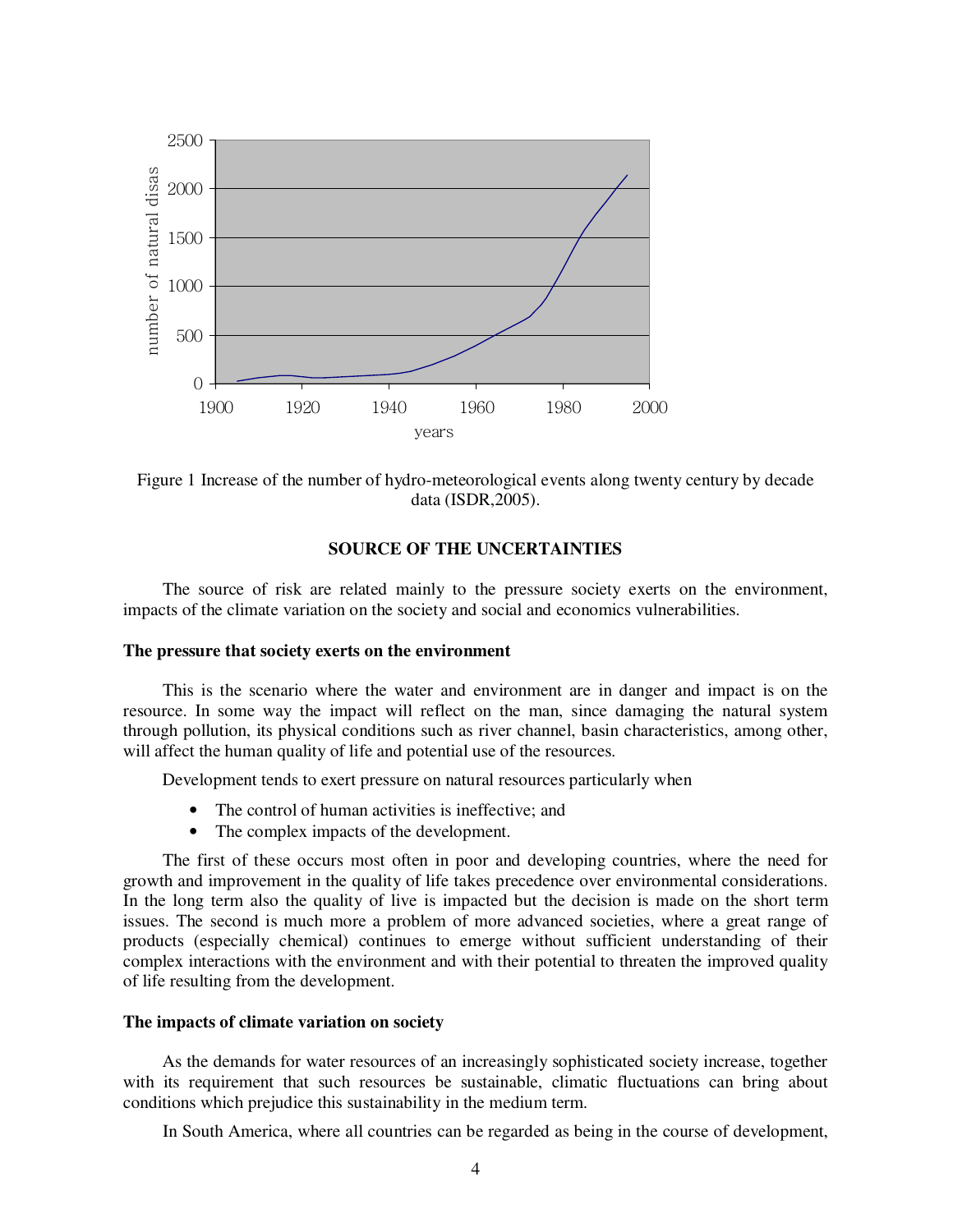the principal challenges are:

- How to develop and acquire the quality of life desired by the population without damaging the available natural resources?; and
- How variations in climate might affect the environment, which, in turn, will impact upon the planning for growth?

The uncertainties related the unknown impact of long term trends of climate variability and climate change due to greenhouse effect. Climate variability has been a major factor on long term human sustainability on the earth. It is well known in history the population movement due to lack of water or agriculture sustainability (Diamond, 1997). For instance:

- In Brazil the energy production is 93% of hydropowers. In the last 30 years Paraná River mean flow (of about 60% of Brazilian energy production) increased of about 30%, creating a new level of available firm energy (Tucci and Clarke, 1998). Since this increase could be mainly due to climate variability and could decrease for other level, the system vulnerability is high. The key question without answer is: Is it permanent or will come back to previous flow level?
- A sequence of bad water years for agriculture without irrigation could be enough to create an important economic stress in a country, which has been the scenario in many countries in Africa after the 70's;
- According to the IPCC (2001), it is likely that extreme weather events will increase the frequency and severity during the  $21<sup>st</sup>$  century as result of the climate variability. Population vulnerability varies with climate conditions. For instance, humid tropics and tropics has more intense rainfall used in urban drainage which requires more investment for the same level of risk protection of climate outside of the tropics (Tucci, 2001). Since the developed countries are in temperate or cold climates and some of the developing countries are in tropical climates, the lack of funds and prevention in developing and least develop countries increases the inhabitant's vulnerability;

## **Social and Economics Vulnerabilities: Urban Development**

The social and economics vulnerabilities are based in the economic, political and institutional development of the societies. Developed countries usually have more funds and sound institutions to deal with hazard events developing prevention and decreasing the population vulnerability to disasters. The vulnerability increases with poverty and lack of funds, policies, institutions which could minimize the population vulnerabilities.

Rees (2002) mentioned four reasons that water risk management has to be developed beyond a good physical science and technology:

- " "Risk, in human terms, exists only when humans have a stake in outcomes" Jarger et al (2001). The society is always in risk, the measure of the risk and the social and economics investment to decrease the risk is always a decision based on public perception and capacity of investment;
- the physical events alone are not the cause of the disasters, but human activity in moving to risk areas, increase the water demand or the pollution of water used for human are the source of the problems;
- Physical and hydrologic are only one group of the uncertainties related to risk management;
- Relying on the technical solutions for protection on high frequency events may increase the vulnerability for low frequency events.

The main vulnerability related to social and economic aspects are: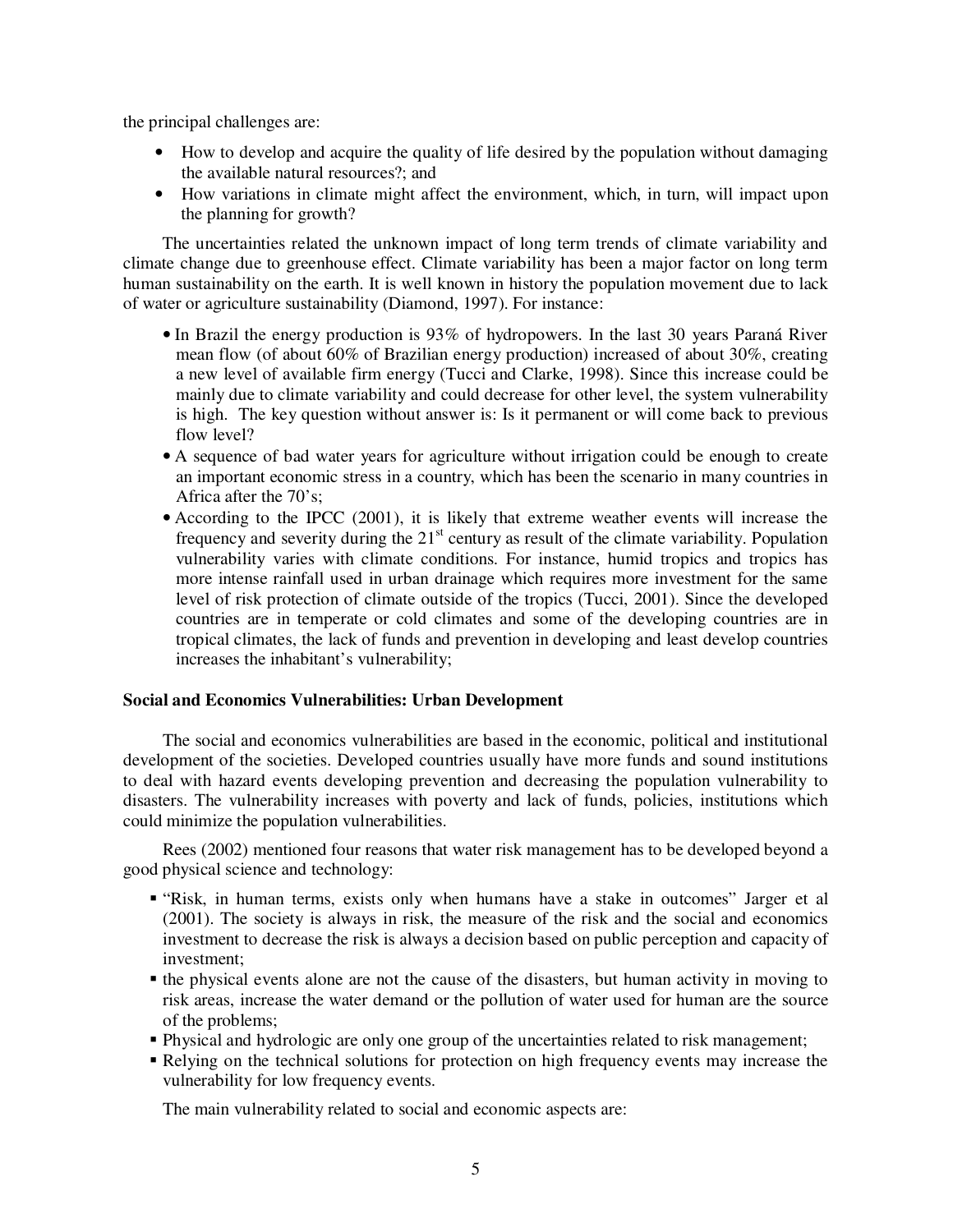- *Poverty* is related to the lack of economic sustainability at daily basis, aggravated by: occupation of risk areas such hill slopes and flood plains; lack of access to clean water and adequate disposal of human waste;
- *Weak Institutional arrangements*: most of the developing and least developing countries have weak institutions and decision results in: corruption, bad investments, and lack of prevention and mitigation of the disasters events;
- Lack of integrated risk water management, which takes into account all the components and uncertainties together with the public perceptions of the risk. Lack of integration can be seen (Rees, 2002) in: cost shifting which is the transference of impact in space and time; inequities in risk allocations investments. Very often the poor receives less protection than the others; segmented management usually lead to an specific solution which may be in conflict with others;
- *Political decision making*: Usually the cost of prevention is highly small compare to disaster scenarios, but there are many decisions taking at short term bases, assuming that low frequency event would not occur in his the decision maker term;
- *Public x professional perception of the risk* (Margolis, 1996): Very often it can be seen that the perception of risk between professional and public are in conflict which create a difficult process of decision on the water risk management;
- *Social, Economical and financial evaluation and decision*: Reduction of natural disaster risk usually has high cost, that individual in the population can not afford. Usually it is a public investment and decision is based in social and economic variables taking into account the structural (high cost) and non-structural (lower cost) measures. Public participation should be included in the consultation process of decision making.

The social and economics vulnerability is strongly related to *urban development.* Most developed countries have its urban population above 75%. In developing countries the urbanization is smaller (exception of South America which is above 75%) but is moving for high urbanization.

 Urban development in developing countries creates a dense population in small areas, poor public transport, lack of some water facilities, and polluted air and water with large vulnerabilities to disasters. Such poor environmental conditions are the main concern for the quality of life in these areas. A major part of this urban population lives in squatter settlements (*favelas* in Brazil or *barrios* in Venezuela). Caracas has over 50% of its population in this type of settlement. These slums are built out of cardboard and scrap material in areas which can be flooded or are located on steep hillsides. After a few years, this kind of construction improves and better materials are used, but the settlements are labyrinths of small streets without any planning for water supply, waste disposal and drainage.

There are many uncertainties related to climate, human demand, and environment together with complex interactions among these aspects. Some of the main uncertainties are related to these aspects are:

- Climate trends have been detected in a number of flow series around the world, and the possible effects of climate change of hydrologic regimes have also been identified (IPCC, 2001);
- Soil use has been one of the main concerns on the environment change with consequence on the water systems such as: deforestation, urbanization (flow increase and occupation of flood plains), change in agriculture practices, among others;
- Water demand and pollution: increasing population, irrigation and degradation of water quality due to diffuse and point pollution sources and decreasing the available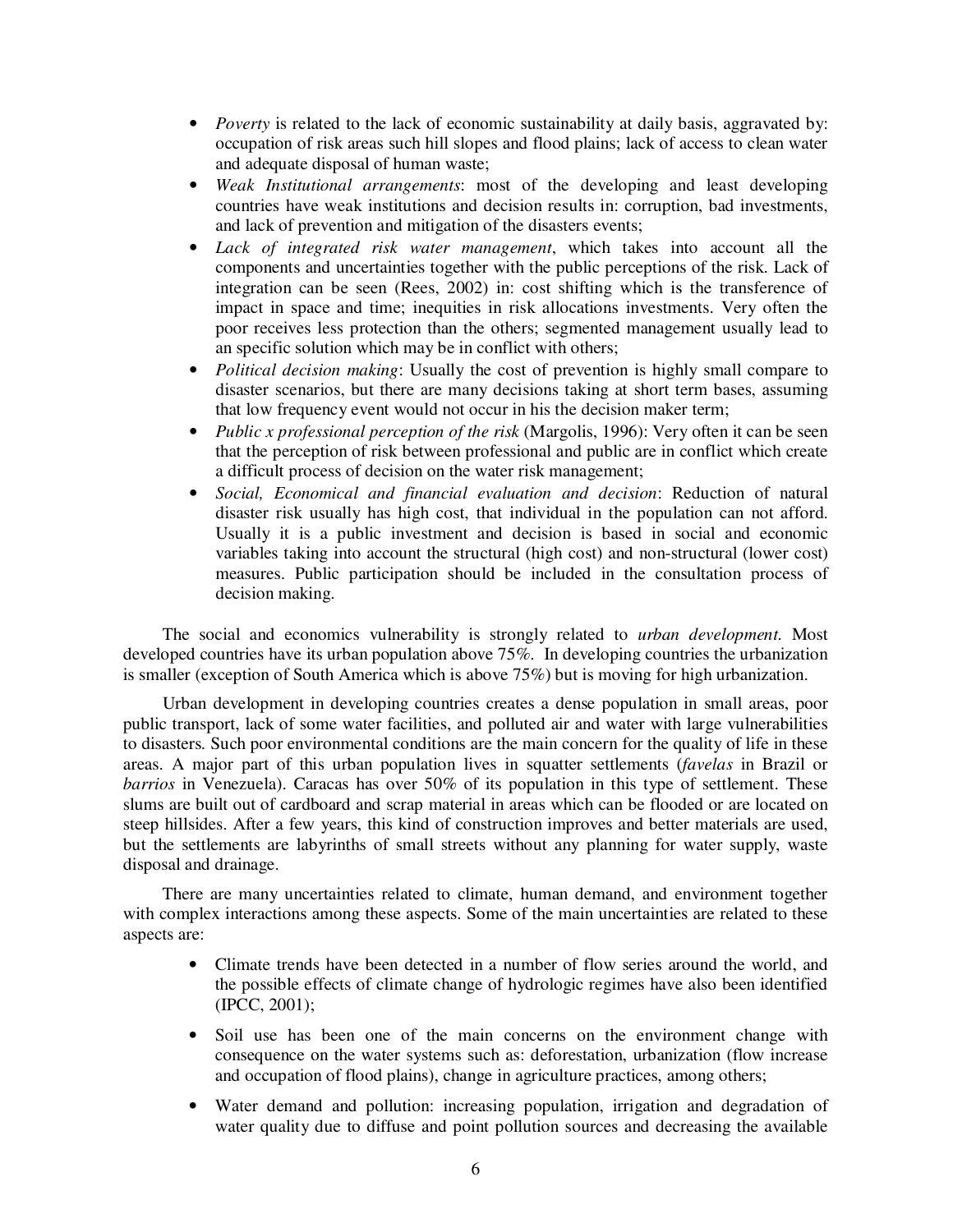clean water for human, animal and industrial use, together with the supply for agriculture, conditions for energy production and navigation;

• Urban developments are increasing the impervious surfaces, occupation on flood plains and coast areas which increasing and amplification of the disasters risks.

The increasing social, economics and environment impacts from disasters requires the development of knowledge and actions for prevention and mitigation in order to recover the design risk and decrease the impact of low frequency events, improving the population quality of live and environment conservation. Water Hazard is a main international issue for the population and environment sustainability. Management water related risks has great impact on the capacity of countries to achieve the Millenium Development Goals (MDGs) (WWF,2005).

## **INTERNATIONAL AGENDA**

Environment concern and investments grew strongly from 1970 onwards in the developed countries. With the 1980s marked by the accident at Chernobyl, society came to see that climate and the factors which influence it must be considered at large, even global, scales. The result was worldwide concern about climate and the effects of human activities on it. The 1990s were marked by the search for sustainable development, and in this decade and new millennium which are now entering. There is a widespread concern about water, its uses, and the consequences of the way it is used. United Nation Millenium Goals has been declared after many international meeting. One of the main goals is the reduction of poverty which is strongly related to the population vulnerability to disasters. In the Plan of Implementation of the World Summit on Sustainable Development (WSSD), held in Johanesburg in 2002, the proceedings highlights the need to "… mitigate the effects of drought and floods through such measures as improved use of climate and weather information and forecasts, early warning systems, land and natural resource management, agricultural practices and ecosystem conservation in order to reverse current trends and minimize degradation of land and water resources.."

In Kyoto during III<sup>o</sup> World Water Conference there were many sessions where flood impacts and risk management was discussed and the one of the main subject of the Mexico IV° WWC (March of 2006) is Risk Management.

United Nations General Assembly of 22 December 1989 proclaimed the International Decade of Natural Disasters Reduction (IDNDR) followed by the establishment of High Level Council. Scientific Technical Committee and the secretariat presented the objective as to "reduce through concerted international action, especially in developing countries, the loss of life, property damage, and social and economic disruption caused by natural disasters, such as earthquakes, windstorms, tsunamis, floods, landslides, volcanic eruptions, wildfires, grasshopper and locust infestations, drought and desertification and other calamities of natural origin." (Askew, 1994).

In 1994 the Yokohama World Conference on Natural Disaster Reduction held in Yokohama marked the middle of the decade and stress some important concepts related to risk assessment, disaster prevention, early warning, vulnerability reduction and mitigation.

Through its resolution A/RES/58/214, the United Nations General Assembly convened a World Conference on Disaster Reduction, to be held in Kobe, Hyogo, Japan, from 18 to 22 January 2005. The Conference was to take stock of progress in disaster risk reduction accomplished since the Yokohama Conference of 1994 and to make plans for the next ten years. The Hyogo framework of actions was an important tangible output of the Conference for future actions and development of the natural disasters mitigation. The gaps and challenges identified on the event were: *governance*: organizational, legal, and policy frameworks; *risk identification*, assessment, monitoring and early warning; *knowledge managing and education*; reducing underlying risk factors; *preparedness for*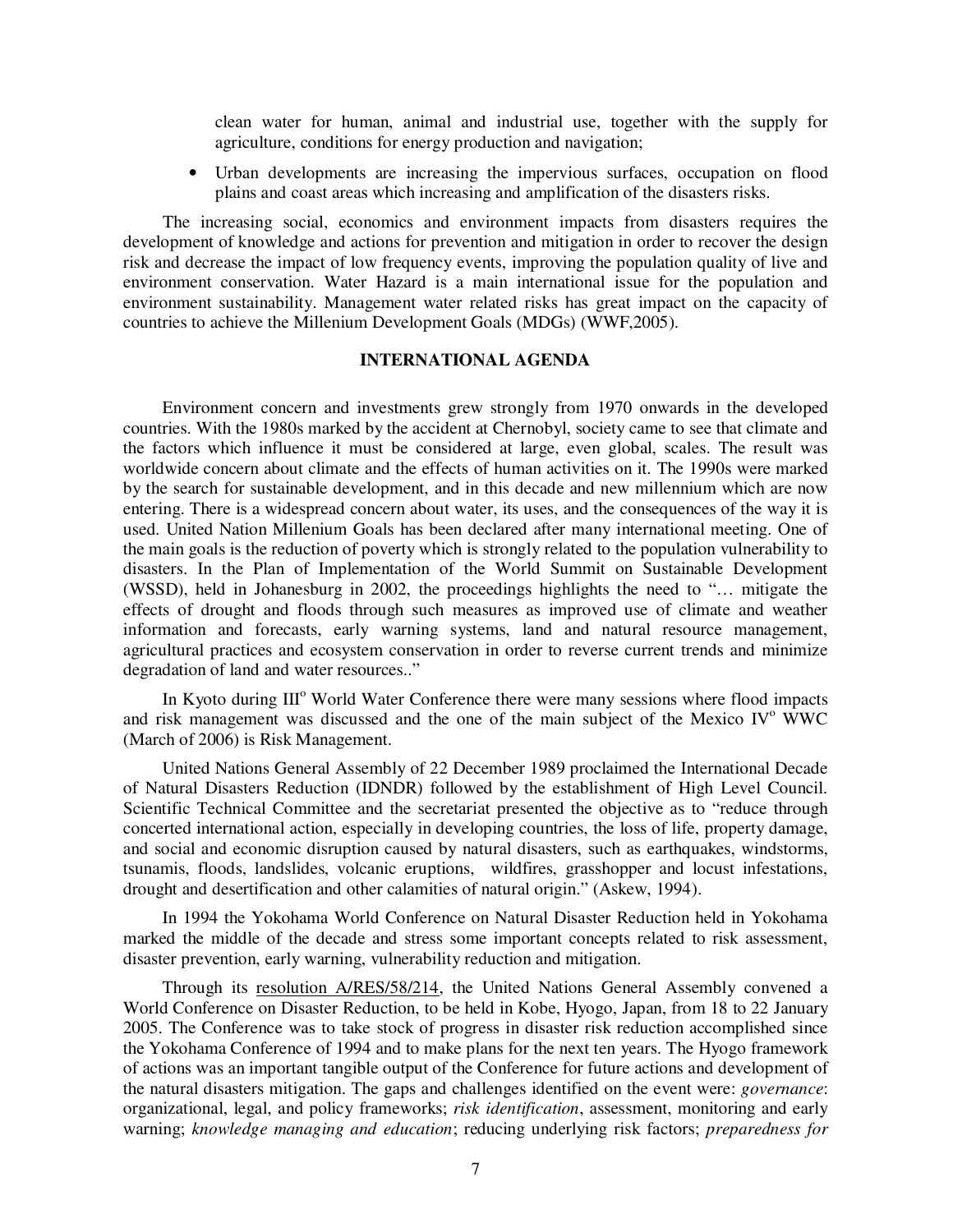*effective response and recovery*. In this conference declarations was stressed the relation of disaster reduction to sustainable development, the need for society reduction vulnerability, states responsibility for protection of the society, build resilience and stakeholder participation (UN, 2005).

At global levels the main needs are related to:

*How to come from global goals to actions?* There are some initiatives since 90's on risk management at global levels such as ISDR which has assessed the global impacts and its trends. IPPC is also developing assessing the impact due climate change. International Conference on WSSD developed the global goals and other conferences have developed the connections of goals and process what should develop at International level for the risk management on natural disasters (see above). The main need is how to implement the main actions at regional and local levels. WSSD proposed the development of Water Plans for at country level in order to implement Integrated Water Resource Management to achieve the millennium development goals (MDG). Water Plans still have a broad definition and has been understood as a set of principles on water that the country should develop in order to meet the MDG. Water Plans could be developed taking into account the four E's: Engineering, Economics, Environment and Efficiency.

In this perspective it is important that in developing the Water Plans the water management risk should be inside of these Plans. One of the main target would be to develop procedures in order to implement risk management on the Water Resource Management Plans

*How to develop knowledge and capacity building?* It is important that some international institutions develop knowledge and capacity building in order to cope with the aspects of risk management. The key is how to do that? The UN system rely on donor's from developed countries which usually has some part of its budget for support international agenda of developing and least developed countries. However, the way the international cooperation has been done does not improve the solutions of the problems. The activities are concentrated on international and donor's countries professionals which usually does not have good knowledge of local realities. In this procedure there are not much benefit in outputs or knowledge transference and capacity building for the receiving countries. In natural resource each reality has its complexity and requires ingenuity to solve the problem at local level. The basic knowledge and how to develop the skill to solve its own problems can be learned outside but the solution has to be found and developed at local level with local well known capacity. The main action could be in developing skill on the local professionals to learn and develop its own solutions for local realities.

## **REGIONAL AND LOCAL: SOUTH AMERICA**

In South America the perception and management of risk has been strongly related to vulnerability to natural events. Some of the main distributions of risks related to natural disaster in the regions are:

- Along the Pacific Coast and Andes the main natural disasters are related to earthquakes, storm surge, snow avalanche, mud flood, land slide and flash flood;
- Floods along most of the rivers with important impacts on La Plata River: Paraná, Uruguay and Paraguay due to large flood plains and its population and soil use;
- Drought in major areas of regions such as Northeast of Brazil, east of Paraná and Paraguay River and some coast areas of Pacific.
- Urban drainage floods in most of the cites as consequence of lack urban planning and governance;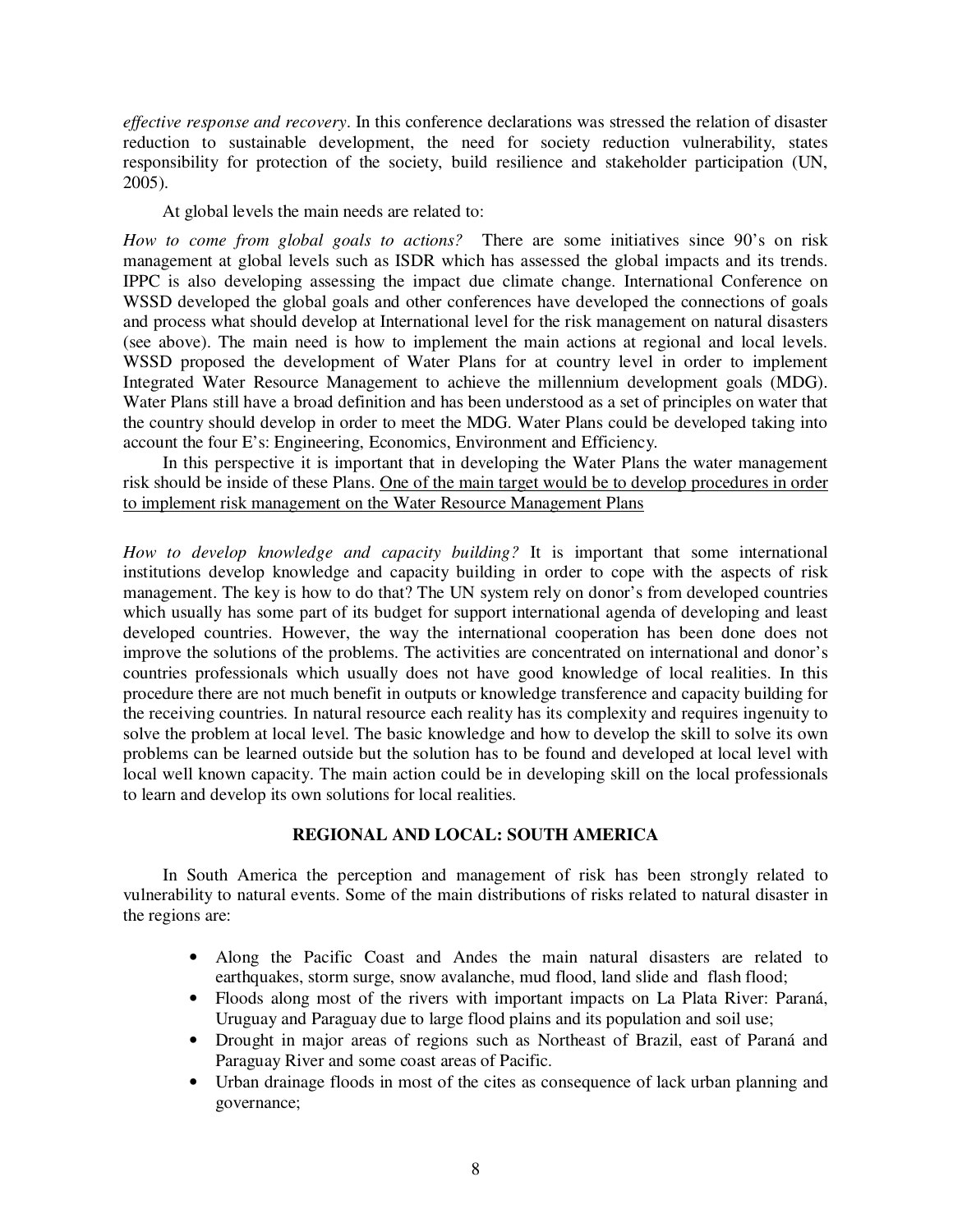Some of main issues at regional levels are related to the following:

- Lack of governance: in most countries there is not policies related to risk management for natural disasters and the institutions are very weak in capacity building structure, funds, among others. Some of policies and strategies are developed just after a major or a sequence of important events and the capability to deal with disasters decreases along the time. In this scenario most of the policies has been effective for high frequency and less efficient for rare events.
- Risk identification: there is a very poor monitoring of natural variables and early warning. It varies from country to country and of the type of natural disasters.
- Knowledge and capacity: Since the governance is very weak, lack of information and lack of prevention, there is not incentive to develop knowledge or capacity to deal with this type of event.
- Preparedness and resilience: The majority of the population on risk areas is poor with high vulnerability and without resilience. After each events these population rely on public non-refund funds to improve its capacity of recovery. There is a bad incentive for this process, since the National or States govern supports the local areas with some non-refund funds during events, but do not invest on prevention.

The main needs at regional and local levels are to improve:

Governance: develop a policy for natural disasters inside of the Water Plans; strong institutions, capacity building and research;

Assessment, Monitoring and early warning: identification of risk areas, increases the monitoring of natural variables, develop indicators, and prepare a early warning system.

Prevention and resilience: Develop plans for vulnerability reduction and prevention of events.

### **WATER RESOURCE RISK MANAGEMENT FRAMEWORK**

The technological developments of recent decades have resulted in a significant increase in the quality of life for one part of the world's population. Most of the remainder have yet to benefit from these developments and the thrust of international assistance is to bring this about. Some of the main challenges to society arising from the evolution of technology are discussed in the following sections.

The Framework of water risk management is described in the figure 2 is based on the *source or cause of risk*: Climate change and variability, Social and economics vulnerabilities; *actions do reduce vulnerability*: Governance, risk identification, knowledge and capacity building, improve prevention and resilience; and the *main overall goals*: reduction on losses and vulnerability; improve population safety and quality of live, environment conservation, reduce uncertainty on economic sectors: agriculture, energy and transport such as navigation.

#### **OUTLOOK ON WATER RESOURCE RISK MANAGEMENT**

The main challenges WRRM was described were described above and the main line of actions are described below.

### **Environment sustainability**

The pressure that society exerts on the environment is strongly related to environment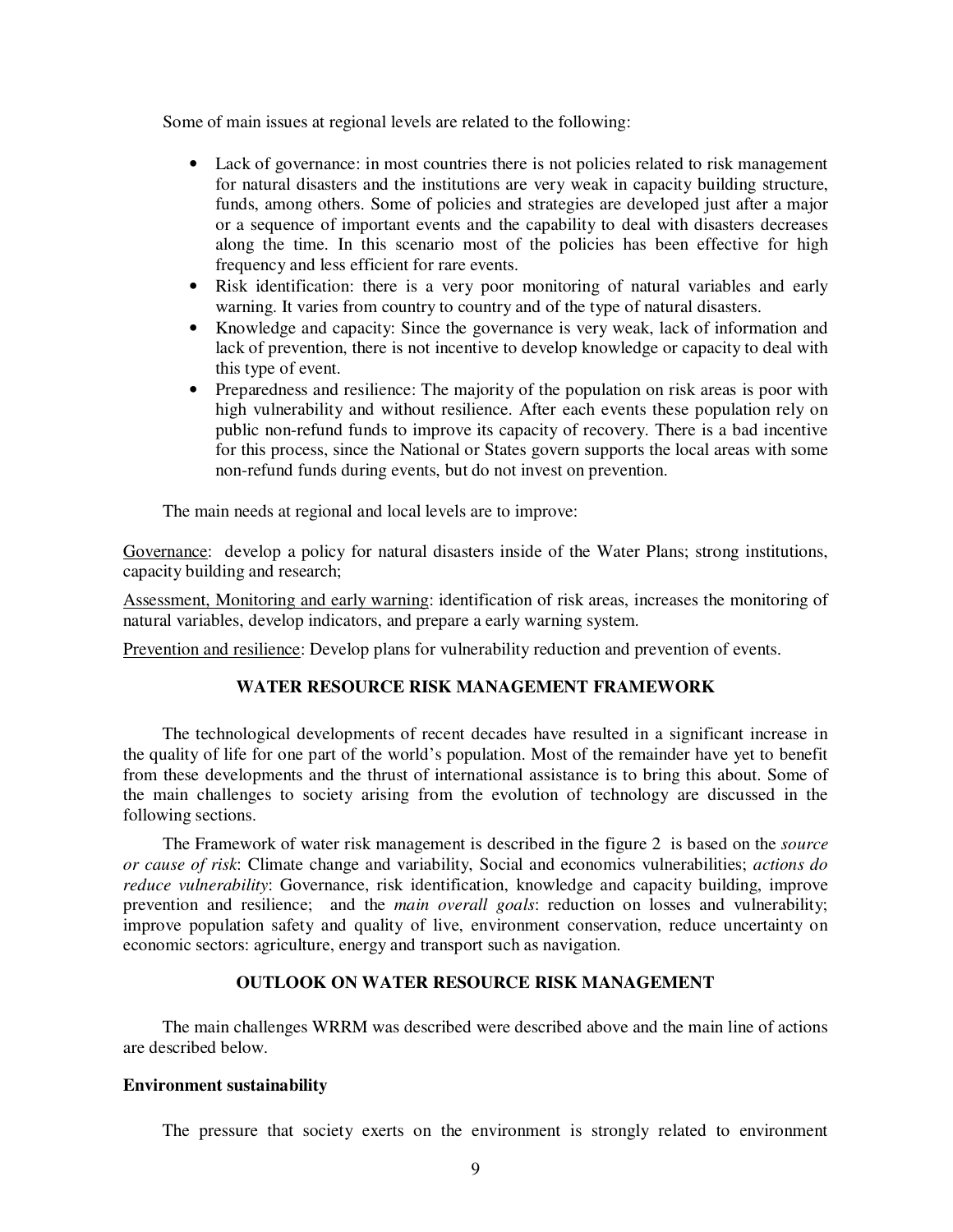movement which has been sufficient covered by many institutions at international and regional level. Usually the component which is not taken into account is the associate risk of natural disasters on the environment. The main opportunities on this risk management of environment sustainability assessed are:



Figure 2 Water risk management Framework

- Synergic or integrated environment impact of water resource development in a basin and its coastal environment: changing in flora, fauna and population due to combination of water uses and works.
- Strategic environment risk management on Basin Plans: Strategic environment development is the actual development decision making process developed at govern levels in order to develop sustainable economical development compatible com environment conservation and mitigation;

## **Climate variability and sustainability of water resource systems**

Climate variability has been detected in many flow series around the word and climate change (IPCC, 2001) the flow series usually are not stationary in long term as used in these water uses. The main impact in using non-stationary series in water resource engineering is the increase of the uncertainty of the water investments. River flow forecasting can be used to decrease the uncertainty and the risk of the water resources uses and conservation.

Climate variability and the sustainability of water resources systems usually has been studied mainly inside of climate change agenda, which is significant for future scenarios, about 50-100 years in the future and it is likely to be in development in short term. However, it can be seen that independent of the long term climate change or variability scenario, median and short term are very important in designing and management of water systems related such as agriculture planting, hydroelectric energy and river navigation. Energy and agriculture products already have hedging in Chicago market based on median term variability of temperature.

In the last 30 years large part of Africa had rainfall below the mean which created a lack of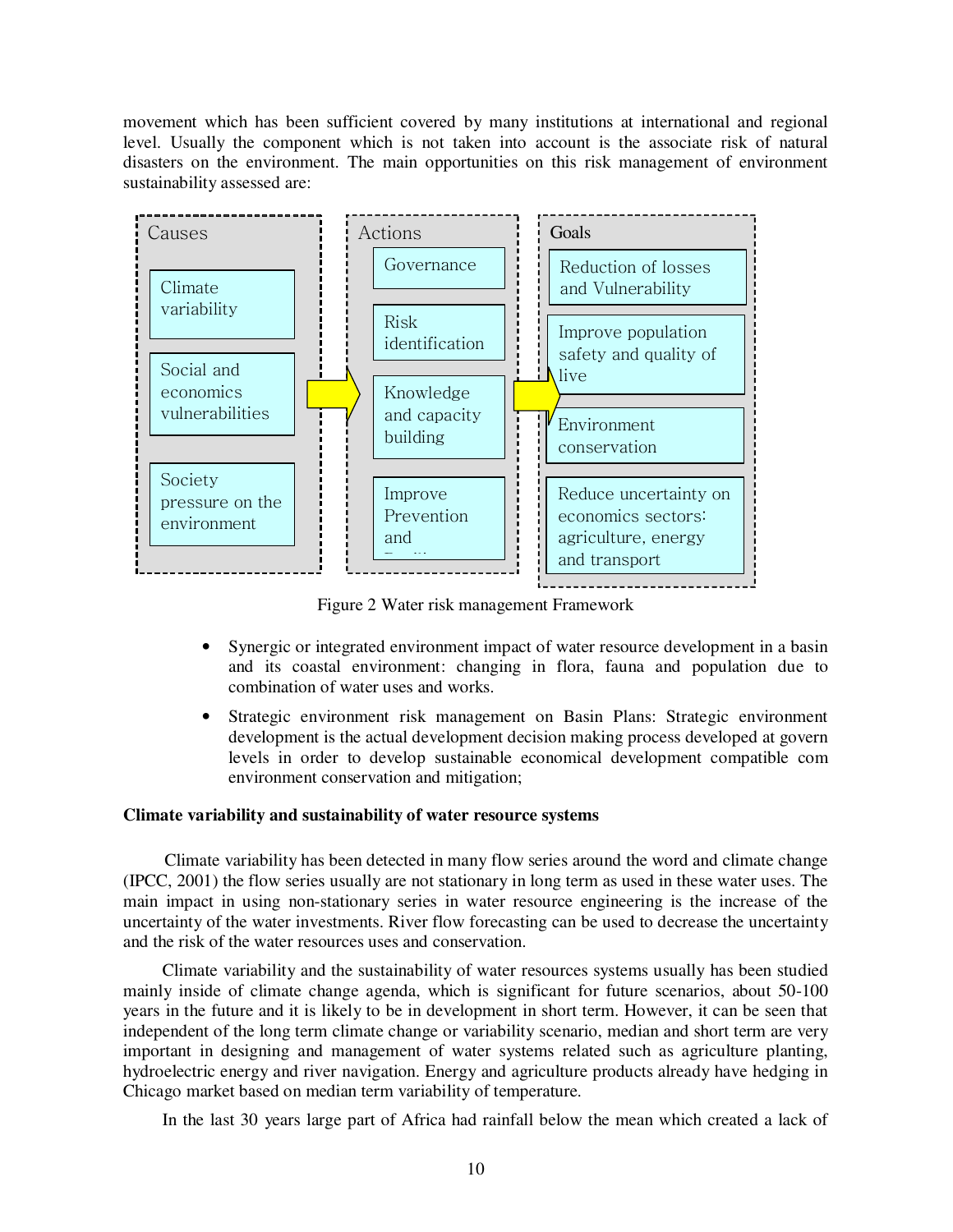human economic sustainability in the continent. In the other way, in La Plata Basin in South America there was an increase in the flow and energy and agriculture production. This inter-decadal variability is essential for human sustainability in the space. All the engineering design was based in stationary historical records which increases the risk of water resources systems deliver its planned outputs. How to design on this scenario? There is a need for development of non-stationary methods on design of water resources systems.

How the flow forecasting can help in reduction of risk assessment? Is it possible to integrate weather, hydrologic, optimization and economic models to reduce uncertainties in managing systems? This is an important field of development for water resources where *prediction scenario* is a future conditions without a defined date (for instance, climate change) and *forecast scenario* is a future condition with defined date at short term (few hours to about 14 days) and long term (of about 1 to 9 months in the future) (Georgakakos and Krysztofowicz, 2001). Usually short-term flow forecast is always linked mainly to flood forecast and management but there are many other uses which require a forecast such as: navigation in rivers where the load transported is dependent of the flow depth in unregulated rivers; irrigation and water supply and; integrated water uses such as floods and hydropower.

*Long – term flow* forecasting has been used to describe the methods used to forecast flow in seasonal systems (Villanueva et al, 1987; Druce, 2001), but after the use of climate models (Tucci et al 2002) or empirical and probabilistic relationship among climate variables and flow (Anderson et al, 2001) this forecast has been improved. Long-term forecasting can decrease the uncertainty of the economical evaluation of some commodities related to water resources such as: planning energy price in the system where hydropower has an important share of the production such as in countries as Brazil  $($   $\sim$  91%), Uruguay, Canada, and Norway among others; agriculture production for non-irrigated areas and; management of water conflicts.

The framework of development knowledge on this component is presented in figure 3. The main opportunities assessed on climate change and variability related to risk management is the following:



Figure 3: Framework for risk management related to climate change and variability

• Inter-decadal variability and sustainability of agriculture and energy of some regions;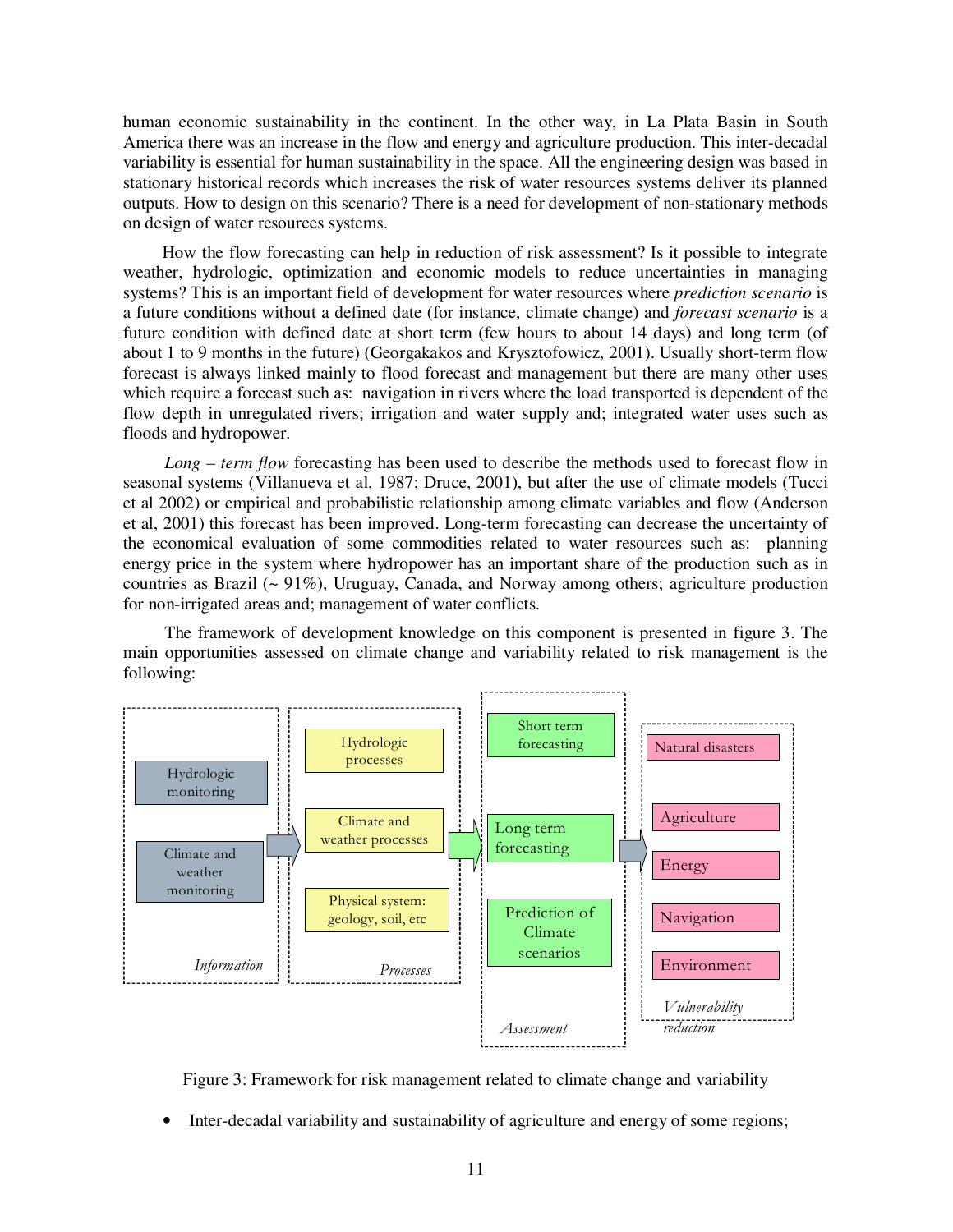- Effect of Climate change on the variability on extreme events (floods and draughts) in urban developments;
- Short-term forecast for warning on extreme events, security of population and works, operation of dams and hydraulics systems and navigation;
- Long term forecast for commodities markets such as energy or agriculture and long term planning
- Planning and design of water resources development and management based on nonstationary hydrologic series.

#### **Social and Economics Vulnerabilities**

Social and economic vulnerabilities are mainly in urban development aggravated in coastal cities. Urban population is increasing and scenarios of developing countries such as in South America (urban population above 75% in all countries) is happing in Central America and other regions in which the urbanization is moving above 50% of the total population. Lack of urban planning, governance and technical updating on urban drainage (floods), high water demand and pollution (water & sanitation stress and droughts), environment impact on water sources has been the main cause of the increase vulnerability.

The development of a sound risk management requires the Integrated Urban Water management which is the integration of Urban Development Plan Integrated with the urban water infra-structure taking into account the risk management. The opportunities on risk management assessed are:

- Indicators of extreme events such as flood and droughts which taking into account the social, economical and climate vulnerability related to the event for the potential conditions of an area. This type of indicators allow the decision makers assesses comparative conditions and take decisions for investments;
- Integration of indicators of urban development and vulnerability to floods, regulation and governance.
- Development of regional and globally assessment on risk aversion or public perception of risk in water management. It has been one main aspect on decision support process in different levels.

#### **Water Plans, Integrated Water Resource Management and Risk Management**

The main trends and water resource management on this scenario has as international goals the MDG for poverty. Reduction of poverty is related to supply of secure water and sanitation and reducing poor population vulnerability. The international community has discussed the Water Plans as instrument for in achieving these goals. The Water Plans has as main combination of tool the Integrated Water Resource Management, discussed in many papers in GWP series (GWP, 2000; GWP,2003; Rees, 2002; Jonch-Clausen,2004). The main discussion is how to move from general principles to objective action with specific goals in each country or region.

Usually there are the following stages of water resource development in the countries, as described in table 2. In the first stage of governance water resource is development by sectors without a national integrated legislation on water resource. In this scenario water related disasters are not managed, there are only funds ore helps for relief when it happens. It occurs because it is not water sectors which have revenues. In the second scenario, when exists a national legislation water resource management has mainly instruments for water use and distribution. In the third stage, when there is a decentralization of water resource management natural disasters such as floods and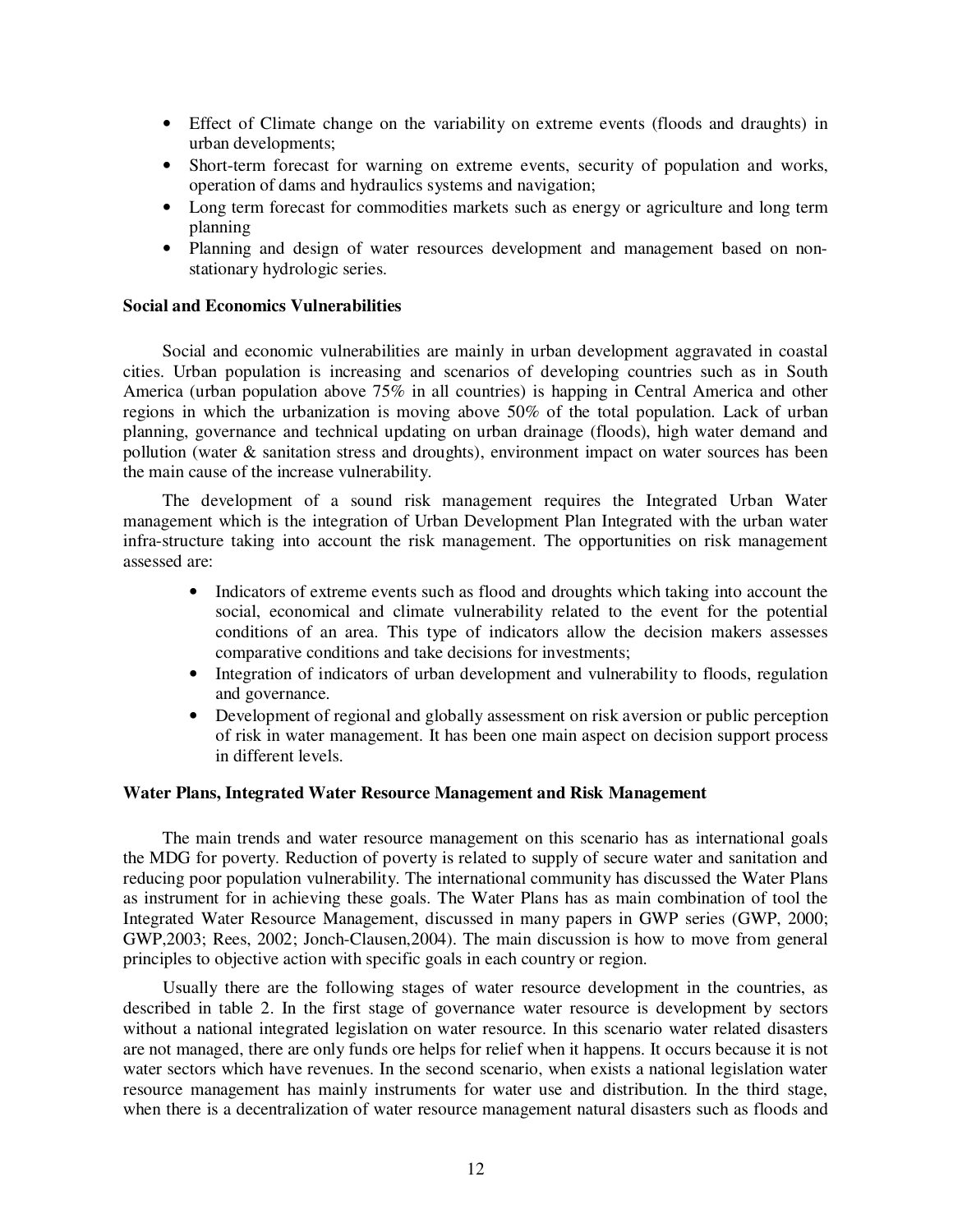draughts starts to have support due to public participation and assessment of the population needs at local levels.

| Stage            | Characteristics                                                          |  |  |
|------------------|--------------------------------------------------------------------------|--|--|
| Previous         | • Without integrated water legislation;                                  |  |  |
|                  | • Water resource developed by economic sectors such: urban water and     |  |  |
|                  | sanitation, energy, agriculture, transport, environment conservation     |  |  |
| Transition       | • National integrated water resource legislation is approved             |  |  |
|                  | • Regulation of the national legislation                                 |  |  |
|                  | • Implementation of national institutions: agencies and Councils         |  |  |
| Decentralization | • Basin committee as space decentralization                              |  |  |
|                  | • Regulation of sectors: water & sanitation; energy, agriculture; taking |  |  |
|                  | into account the integrated legislation in water and environment         |  |  |
| Development of   | • Long term Economic Sustainability of the system                        |  |  |
| Plans<br>and     | • Plans: National, regional and basin plans                              |  |  |
| actions          | Implementation                                                           |  |  |

Table 2 Governance in water Resource management

The main opportunities of development on this component are:

- Develop studies in order to suggest risk management aspects on the integrated national legislation an regulation;
- Develop knowledge in order to support risk management aspects in the development water resource Plans: National, regional a basin.

# **CONCLUSIONS AND RECOMMENDATIONS**

Human development in the last decades is getting more sophisticated due to the increase of population pressuring the natural systems, increase of the international economical and resource interdependence, new technologies and needs. This scenario increased the population vulnerabilities to natural and anthropogenic disasters. In the past a flood or drought would have space limited impact, but nowadays this events may create vulnerabilities which could spread to other regions such as the production reduction and price increase in agriculture commodities, energy (electric and oil), economic impacts reflecting in the markets, among others.

The main sources of the risks and vulnerability are the climate change and variability of the natural systems, social and economic development of the regions. The interactions of these conditions are the challenge in the modern society in order to decrease the risk and develop sustainability of the population and environment.

Risk is part of the human live, the sophistication of the impacts and interrelation of the modern society shows that the risk is increasing and the perception and knowledge of the integrated impacts are small.

## **REFERENCES**

ASKEW, A.J. (1997). Water in the International Decade for Natural Disaster Reduction. In: Leavesley, G.; Lins, H.F.; Nobilis, F.; Parker, Randolph S.; Schneider, V.; van de Ven, F.H.M. (eds) Desctrictive Water: Water Caused Natural Disasters, their Abatement and Control. IAHS Publication n. 239 3-11p.